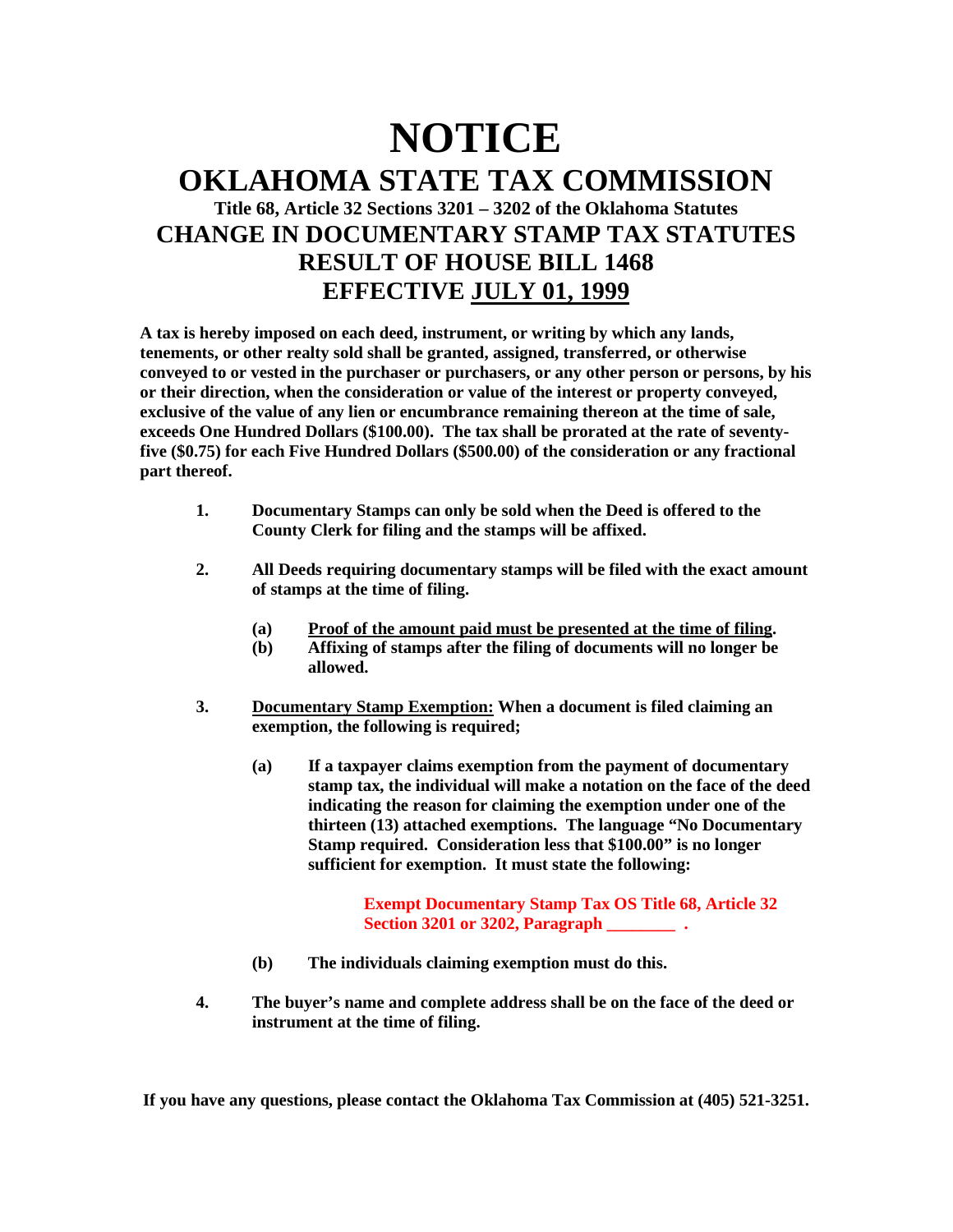## **AMENDATORY SECTION 3202 (Formerly 5102)**

**The tax imposed by Section 3201 of this title shall not apply to:**

- **1. Deeds recorded prior to the effective date of Sections 3201 through 3206 of this title;**
- **2. Deeds which secure a debt or other obligation;**
- **3. Deeds which, without additional consideration, confirm, correct, modify or supplement a deed previously recorded;**
- **4. Deeds between husband and wife, or parent and child, or any persons related within the second degree of consanguinity, without actual consideration therefor, deeds between any person and an express revocable trust created by such person or such person's spouse or deeds pursuant to which property is transferred from a person to a partnership, limited liability company or corporation of which the transferor or the transferor's spouse, parent , child, or other person related within the second degree of consanguinity to the transferor are the only owners of the partnership, limited liability company or corporation. However, if the ownership of the partnership, limited liability company or corporation is changed within one (1) year of the property transfer, the seller shall immediately pay the amount of tax which would have been due had this exemption not been granted:**

**(Underlined portion of exemption #4 became effective 7/1/99.)**

- **5. Tax deeds;**
- **6. Deeds of release of property which is security for a debt or other obligation;**
- **7. Deeds executed by Indians in approval proceedings of the district courts or by the Secretary of the Interior;**
- **8. Deeds of partition, unless, for consideration, some of the parties take shares greater in value than their undivided interests, in which event a tax attaches to each deed conveying such greater share computed upon the consideration for the excess;**
- **9. Deeds made pursuant to mergers of partnerships, limited liability companies or corporations;**
- **10. Deeds made by a subsidiary corporation to its parent corporation for no consideration other than the cancellation or surrender of the subsidiary's stock;**
- **11. Deeds or instruments to which the State of Oklahoma or any of its instrumentality's, agencies or subdivisions is a party, whether as grantee or as grantor or in any other capacity;**
- **12. Deeds or instruments to which the United States or any of its agencies or departments is a party, whether as grantor or as grantee or in any other capacity,**